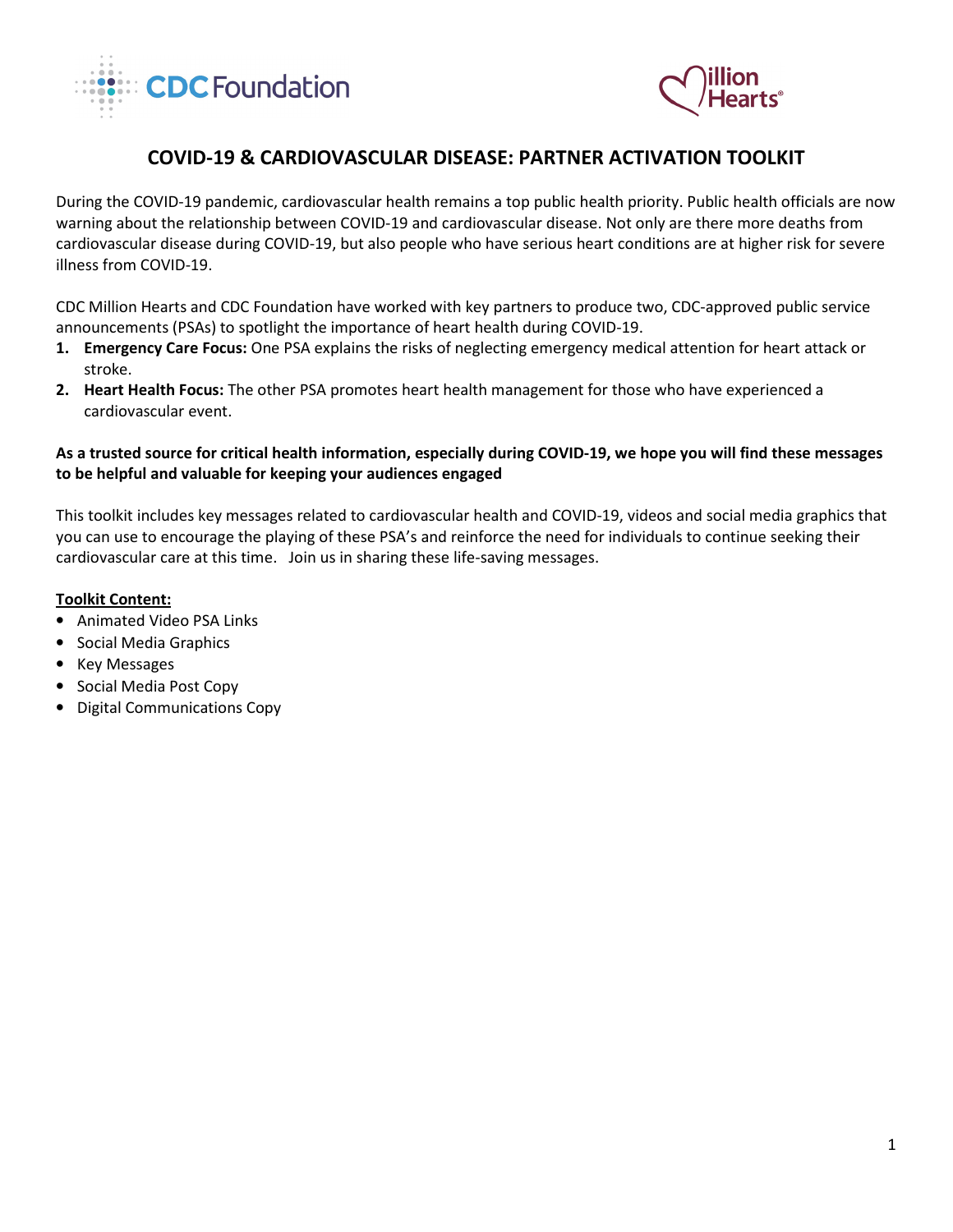At least one in five expected emergency department visits for heart attack or stroke did not occur during the initial months of the COVID-19 pandemic, according to the CDC. CDC Foundation and Million Hearts worked with partners to produce this "Emergency Care for Heart Disease During COVID-19 PSA reminding Americans of the risks of neglecting emergency medical attention for heart attack or stroke during COVID-19.

- PSA on YouTube: https://youtu.be/0Q6VTSfvTZU
- Downloadable Files on Dropbox: https://bit.ly/2Pfqmye

PSA: Emergency Care for Heart Disease During COVID-19

**CDCFoundation** 

# PSA: Maintaining Heart Health During COVID-19

Amid concerns that fewer people are managing their cardiovascular disease risk factors during COVID-19, Million Hearts and the CDC Foundation worked with partners to produce this "Maintaining Heart Health During COVID-19" PSA reminding Americans to focus on their heart health, especially during COVID-19.

- PSA on YouTube: https://youtu.be/d65HUqRsLec
- Downloadable Files on Dropbox: https://bit.ly/3k99kQy

# **Graphics**

Downloadable graphics to promote key messages on social media and in digital communications. https://bit.ly/2DjzHCi



VIDEO PSAs & GRAPHICS





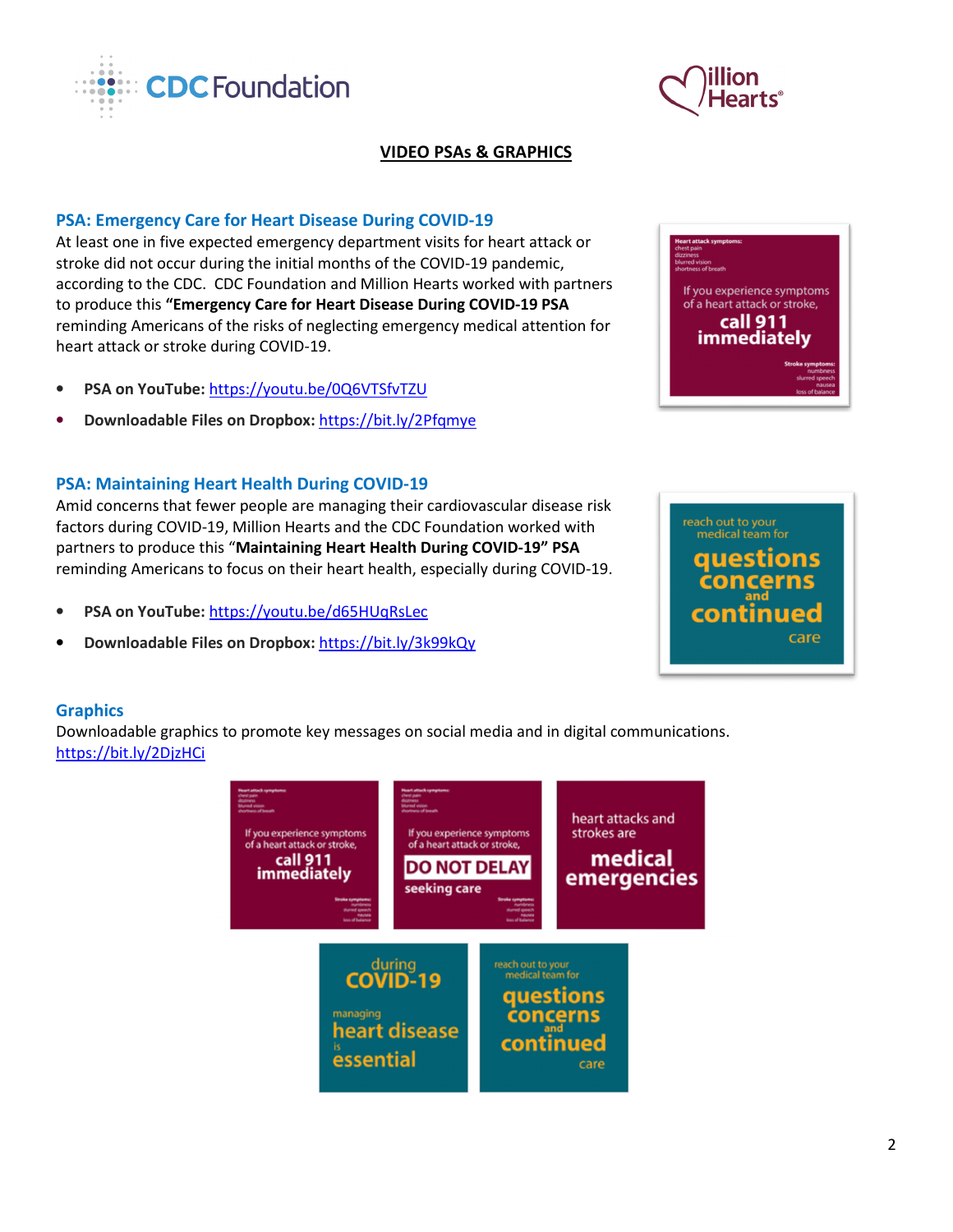



# KEY MESSAGES: CARDIOVASCULAR DISEASE & COVID-19

(Approved by the CDC Division for Heart Disease & Stroke Prevention)

## 1. Message Objective: Establish Relevance

- During the COVID-19 pandemic, cardiovascular health remains a top public health priority with heart disease and stroke continuing to be the #1 and #5 leading causes of death in the U.S. $^{\dagger}$
- In fact, public health officials are now warning about the relationship between COVID-19 and cardiovascular disease, including more deaths from cardiovascular disease during the COVID-19 pandemic and concerns that serious heart conditions are associated with an increased risk for severe illness from COVID-19.<sup>iiii</sup>

## 2. Message Objective: Convey Urgency

- At the intersection of COVID-19 and cardiovascular disease, the Centers for Disease Control and Prevention (CDC) have acknowledged four key concerns:
	- 1. More severe illness from COVID-19.<sup>iv</sup>
		- People with serious heart conditions are at higher risk for severe illness from COVID-19.
		- CDC lists "serious heart conditions" as one of seven underlying medical conditions with the strongest and most consistent evidence (from multiple studies) of putting individual at an increased risk for severe illness from COVID-19.
	- 2. Higher death rates in those with cardiovascular disease. $v$ 
		- According to CDC, cardiovascular disease is the most common underlying health condition (32%) associated with COVID-19, surpassing diabetes and chronic lung disease.
		- Hospitalizations were six times higher and deaths 12 times higher among those with reported underlying conditions compared with those with none reported.
	- 3. Reduction in emergency care for life-threatening cardiovascular events.<sup>vi</sup>
		- CDC reports significant nationwide declines in emergency department visits for heart attack (down 23%) and stroke (down 20%) during the COVID-19 pandemic.
		- At least one in five expected emergency department visits for heart attack or stroke did not occur during the initial months of the COVID-19 pandemic.
		- CDC explains patients may have delayed or avoided seeking medical care because of fear of COVID-19, unintended consequences of public health recommendations to minimize nonurgent health care, stayat-home orders, or other reasons.

### 4. Increase in risk factors for heart disease and stroke during COVID-19.

With fewer people seeking routine medical care, that means fewer people managing their risk factors – including hypertension and cholesterol.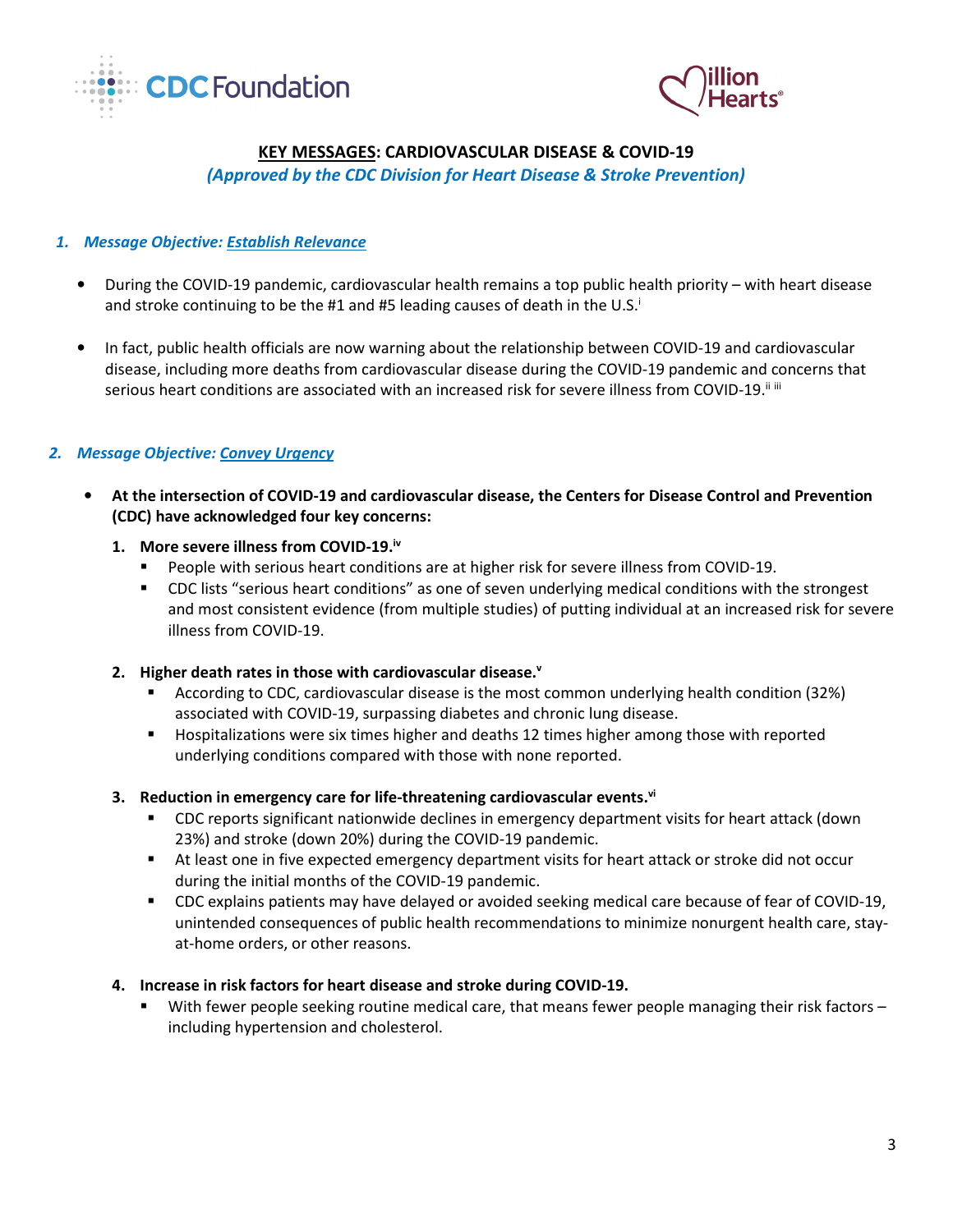



#### 3. Message Objective: Promote Resources

- To address concerns about the relationship between COVID-19 and cardiovascular disease, CDC has approved new public service announcements reminding Americans to guard their heart health, especially during COVID-19.
	- 1. One PSA explains the risks of neglecting emergency medical attention for heart attack or stroke, while the other PSA promotes heart health management for those who have experienced a cardiovascular event.
	- 2. Both PSAs are available on the COVID-19 Communication Resources page at cdc.gov/coronavirus.
- The work is connected to CDC's Million Hearts Initiative a national imperative to prevent 1 million heart attacks and strokes by 2022.

## 4. Message Objective: Call to Action

- CDC is reminding Americans to focus on their heart health, especially during COVID-19.
	- 1. Take your regular heart medication.
	- 2. Reach out to your medical team for questions or concerns.
	- 3. If you experience concerning symptoms of heart attack or stroke, do not delay seeking medical care. Call 9- 1-1 immediately. It is safe to visit hospitals even during COVID-19, where professionals are prepared to treat you.
	- 4. Continue to eat well, get physical activity.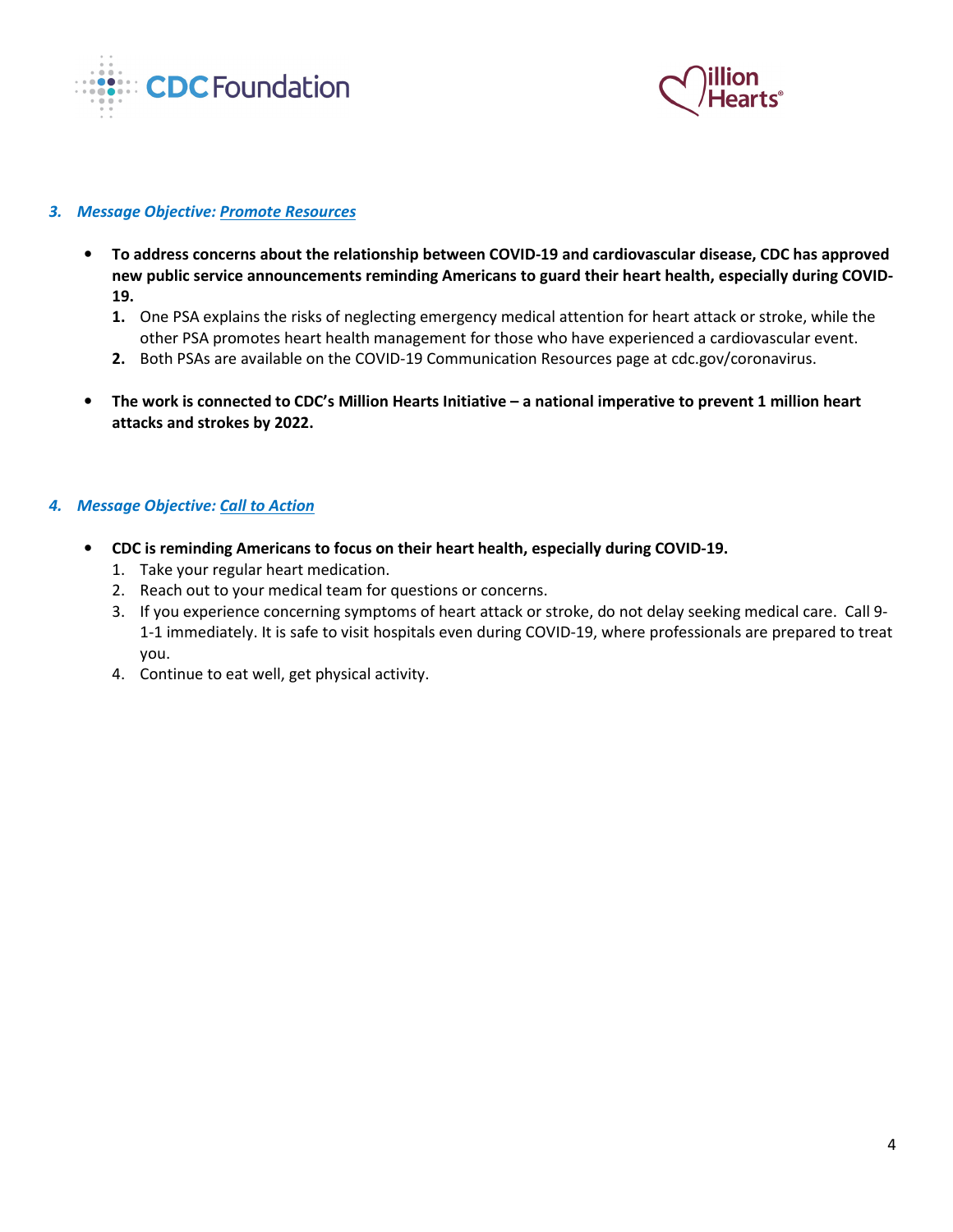



#### SOCIAL MEDIA POST COPY

#### Emergency Care Focus:

#### Facebook/Instagram/LinkedIn

- Heart attacks and strokes are still happening. During COVID-19, they are the #1 and #5 top causes of death in the U.S. Seek emergency care for heart attack or stroke symptoms. This CDC-approved PSA explains more. https://youtu.be/0Q6VTSfvTZU
- Heart attacks and strokes are not taking a break for COVID-19. In fact, public health officials are concerned about the risk of more deaths from cardiovascular disease during COVID-19. Seek emergency care for heart attack or stroke symptoms. This CDC-approved PSA explains more. https://youtu.be/0Q6VTSfvTZU
- Did you know at least 1 in 5 expected emergency visits for heart attack or stroke did not occur during the initial months of COVID-19? Heart attacks and strokes are not taking a break for COVID-19. It's important to seek emergency care if you experience symptoms. https://youtu.be/0Q6VTSfvTZU

#### Twitter

- Heart attacks and strokes are still happening during COVID-19. This CDC-approved PSA explains why you should seek emergency care if you experience symptoms. https://youtu.be/0Q6VTSfvTZU
- Heart attacks and strokes are not taking a break for COVID-19. This CDC-approved PSA explains why you should seek emergency care if you experience symptoms. https://youtu.be/0Q6VTSfvTZU
- At least 1 in 5 expected emergency visits for heart attack or stroke did not occur during the initial months of COVID-19. It's important to seek emergency care if you experience symptoms. https://youtu.be/0Q6VTSfvTZU

#### Heart Health Focus:

### Facebook/Instagram/LinkedIn

- People with serious heart conditions are at a higher risk for severe illness from COVID-19. Don't neglect your heart health, especially during COVID-19. This CDC-approved PSA explains more. https://youtu.be/d65HUqRsLec
- Public health officials are warning about increases in heart disease and stroke risk factors during COVID-19. Your heart health matters, especially during COVID-19. This CDC-approved PSA explains more. https://youtu.be/d65HUqRsLec
- Guard your heart health during COVID-19. Take your heart medication. Call your medical team with concerns. Eat well and stay active. Call 911 for heart attack or stroke symptoms. Your heart is one in a million! https://youtu.be/d65HUqRsLec

#### Twitter

- Serious heart conditions can mean more severe illness from COVID-19. Don't neglect your heart health. This CDCapproved PSA explains more. https://youtu.be/d65HUqRsLec
- Public health officials are warning about the connection between COVID-19 and cardiovascular disease. Your heart health matters, especially during the pandemic. https://youtu.be/d65HUqRsLec